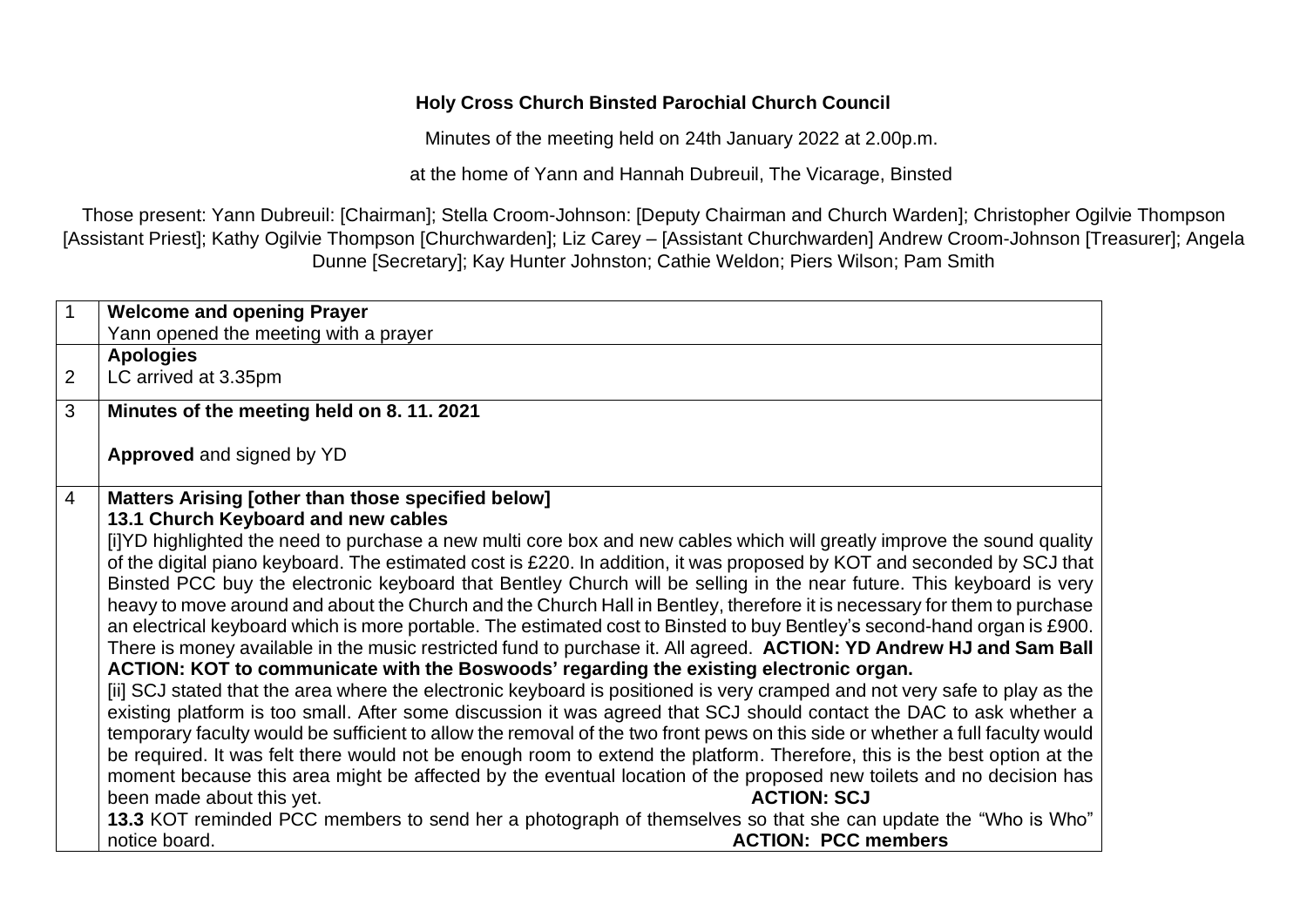**9.2 ACTION for SCJ carried forward – to contact Kingsley Tree Care and Hampshire Tree and Gardens** for quotes to assess the safety of the trees in the Church yard.

5 **Yann's departure and preparation for the Interregnum -** YD temporary left the meeting [a] A draft copy of the new Parish Profile was distributed to each PCC member. Two dates were proposed for a joint PCC meeting to be held, either Thursday 27<sup>th</sup> January or Tuesday 1<sup>st</sup> February to discuss and ratify the document. However, PCC members were asked to read the document and send any comments to Steve Fice. KOT will liaise with Steve Fice regarding the date and availability of PCC members. Thanks were given to CW who is Binsted's representative on the working party. The working party have compiled the Parish Profile very quickly over the past few weeks.

### **ACTION: KOT**

[b] YD returned to the meeting. ACJ asked. "Who signs the annual accounts after Yann has left?" YD said that it may be the Area Dean or a Churchwarden, but he will find out and report back. **ACTION: YD**

[b] It is necessary to have a representative from each Church to be on the interviewing panel for a new Rector. PS nominated CW and AD seconded this. However, KOT also thought LC may also like to take on the role. She said that she thought we all should have time to think and pray about it and to ask for God's guidance.

# 6 **Pastoral Re-organisation and Single Parish and PCC formation update**

YD stated that there were three stages of the process. Firstly, the informal stage with talks and presentations to PCC's and the wider congregation, then a formal draft scheme written by the DMPC and finally the implementation stage. He said that the consultation period of the formal draft scheme is six weeks. After amendments are made by the Church commissioners there is a public consultation to the wider village community and views are sent to the Bishop. Unfortunately, there is a hold up in the process at the present time because, although the current three Churches in the Benefice have completed stage one, representatives of Kingsley and Oakhanger had not been included. Therefore, the Arch Deacon is arranging for meetings to take place in the near future. Hopefully when these have taken place, stage two can begin and the process can move forward. One of the first actions of the newly formed Single PCC will be to sort out the details of how the Single Parish will work in practice.

## 7 **Finance**

## **7.1 Report from Treasurer**

ACJ had sent out a copy of an analysis of income and expenditure for the period 1<sup>st</sup> January 2021 to 31<sup>st</sup> December 2021. A copy of which is in the minute file. He had invited questions regarding the accounts prior to the meeting which he would answer in person at this meeting.

ACJ then highlighted the following points :-

[a] there had been donations of £5,000 to the designated general fund 2, £1,000 donation to the Churchyard fund, £1,000 for the Re-ordering fund and £100 for the music fund.

[b] loose plate collections were similar to last year. [for our information, he stated that in 2019, before the pandemic, plate collections totalled £3,000 compared to just over £1,000 over the past two years].

[c] There was an administrative error. Froyle had paid Binsted by mistake, instead of Bentley, therefore there is the transfer of money from Binsted to Bentley.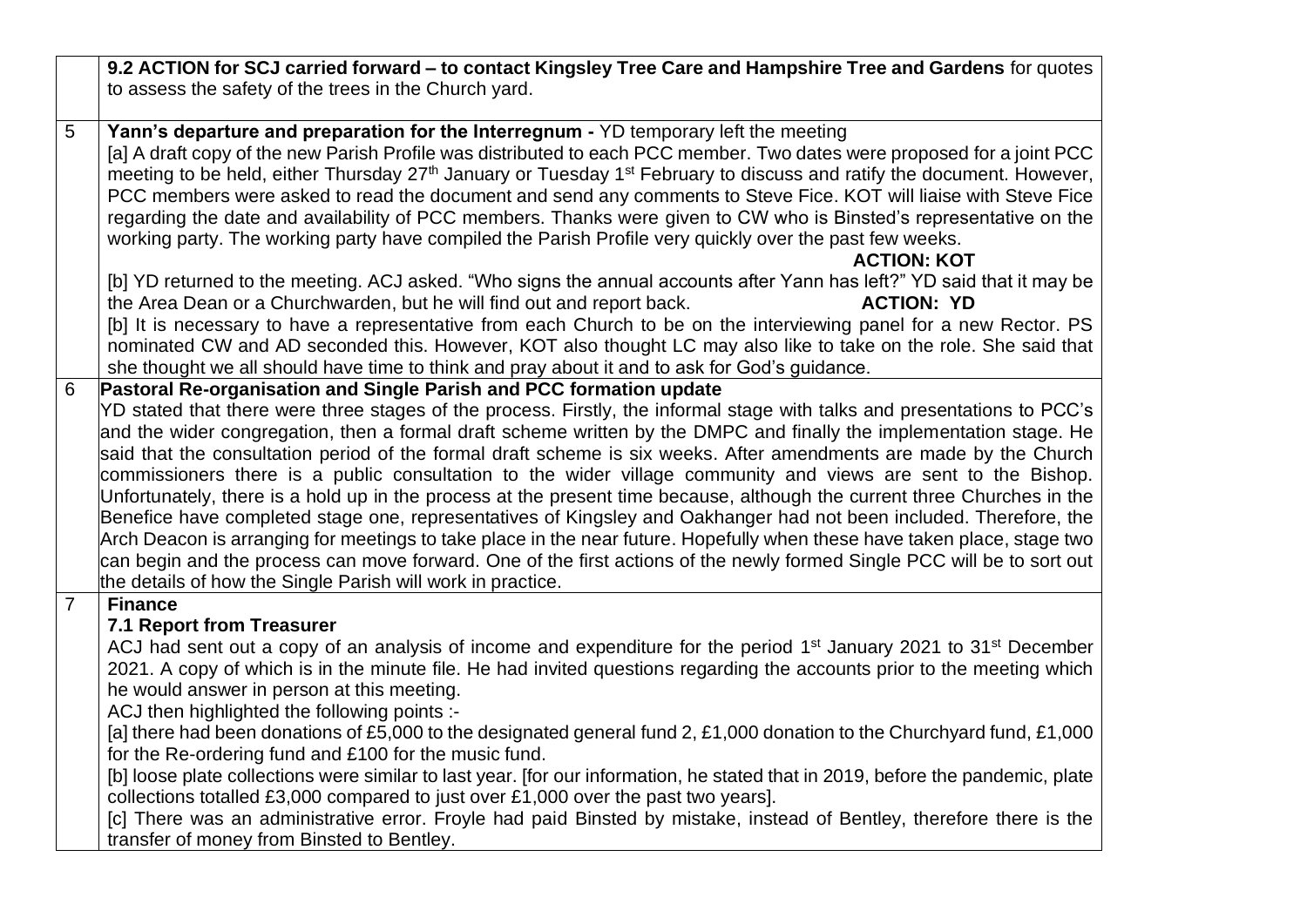[d] The cost shown for Fetes and Events was a late payment from the previous year. In addition, this year's Christmas cards sales were lower than last year, hence the payment for producing more cards in the previous year was higher. [e] The parish share total this year will be £29,000. Last year a reduced amount was paid due to the effects of the pandemic.

[f] There would be a transfer of £10,000 from the general fund 2 to help replenish the payment made for the new boiler that has been installed.

YD thanked ACJ for his hard work throughout the year. KOT commented that a deficit of only £900 is good under the circumstances.

## **7.2 Fundraising**

SCJ reported that as the faculty for the Quinquennial work was granted in early January, the main focus now is to raise the money for the work to be done and to apply for grants. She stated that there was a fundraising calendar on the web site and she encouraged everyone to look at this. However, there is now another urgent need to raise money for repairs to the stained glass east window. The approximate cost is £13,000. It was suggested and agreed that people could be invited to sponsor individual pains of stain glass as a way of raising money. There was also some discussion regarding setting up a Friends of Binsted Church which has been considered at previous meetings. KHJ offered to look into this, however, YD stated that there may be difficulty in organising this with the new single parish being established in the near future.

8 **Feedback on recent events in 2021**

**8.1 Remembrance Sunday – 14th November 2021 –** this took place outside and was well attended

**8.2 Advent Calendar Project –** AD co-ordinated the village residents who took part. Most of the displays were made by the residents themselves this year. Kathleen Digby made the design for the New Binsted Inn and PW's family made one for No.2 The Kilns. YD mentioned that the more elaborate designs should be promoted on FB or in the Parish magazine and that if the project was repeated next year a map could be produced, which showed where the windows were located in the village and perhaps produce an Advent Trial. AD said that this was a good idea, but she would need others to help her with this idea.

**8.3 Christmas fair – 4th December –** this was a tremendous success. Using both the Church and the Wickham Institute to host the different stalls worked very well and this will be repeated next year. AD gave thanks to Dennis Smith [who was Father Christmas] as he saw a record number of children in Santa's grotto. AD said that the grotto organised by FOBS benefitted the Christmas fair as lots of families came and a record amount of money was taken by the stall holders.

**8.4 The Real Nativity Service –** due to the increase in Covid cases there was a disappointing turn out. However, it was an atmospheric service using equipment lent to the church for free which included lighting and a subwoofer to improve the sound.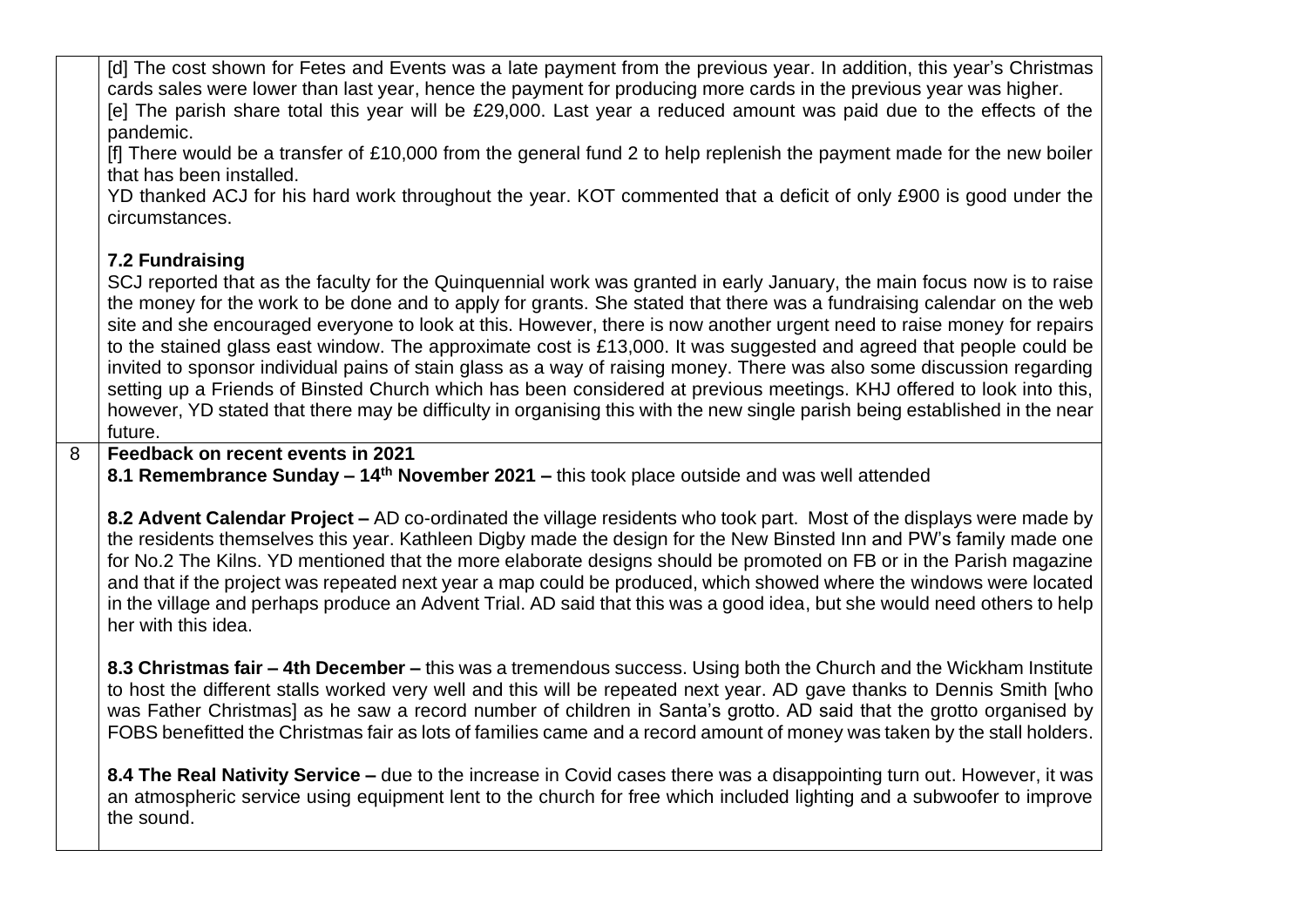**8.5 Carol singing in the village –** This worked well and the singing finished at the Binsted Inn. Ideas for next year were suggested, i.e. borrowing Froyle village's sleigh, having Father Christmas and going from house to house in the village who may be having a small party.

## 9 **Planning ahead**

**9.1 Planting the Jubilee tree –** the Rowan sapling tree has been bought and SCJ has obtained the Arch Deacons permission to plant it along with a plaque. The tree will have deer protection around it. There will be a little planting ceremony on Wednesday 2<sup>nd</sup> March during the coffee shop morning.

**9.2 Ash Wednesday – 2<sup>nd</sup> March – COT reported that as Froyle Church is closed due to renovation work, the service** will take place in Binsted Church at 7p.m. This is a service for the whole Benefice and beyond.

**9.3 Lent –** KOT stated that she would like to re-introduce lent lunches this year. These would take place on a Thursday. She asked for people to let her know if they would like to host a lunch in their homes and on which date and for general offers of help. She will advertise the dates and locations in the parish magazine. **ACTION: KOT**

## **9.4 Easter**

**[i] Fundraising Egg Decorating –** SCJ suggested an egg decorating event. However, AD said that the school might be doing a similar thing. AD will liaise with the school and FOBS and SCJ. **ACTION: AD**

**[ii] Passover meal –** COT is organising and awaiting confirmation if Froyle will be hosting this Benefice event. A musician for the evening is still being sought.

**[iii] Good Friday –** a meditation service led by Steve Fice in Binsted Church

**[iv] Easter Sunday –** led by COT

**9.5 Queen's Platinum Celebrations –** The Parish Council has invited members of the village community to attend a zoom meeting to discuss and plan events. This is taking place on Tuesday 8<sup>th</sup> February 6.30pm-7.15pm. PCC members were encouraged to attend the zoom meeting.

**Flower Festival 10-12 June** AD reported that the theme for the flower festival has changed to reflect the Queen's Platinum celebration. Sam Barrow is leading the project. There is a meeting in the Church at 11.00pm 26<sup>th</sup> January to begin to discuss details. However, a lot of volunteers would be needed to come forward to help with stewarding, refreshments etc. It is envisaged a concert would take place over the weekend too. PS asked that although there is a small amount of money available for flowers and expenses, would the PCC agree for a loan to be transferred into the flower funds? This would then be returned from the profit made. SB is proposing to hold an Easter workshop on how to make handheld bouquets and AD is hoping to organise one or two line-dancing evenings. All profits will go towards the purchase of flowers for the festival displays.

10 **Fabric Report –** SCJ had sent a copy of her report via email prior to the meeting. A copy of this is in the minute file. YD thanked SCJ for all her hard work in organising the installation of a new boiler. This has required many hours of work.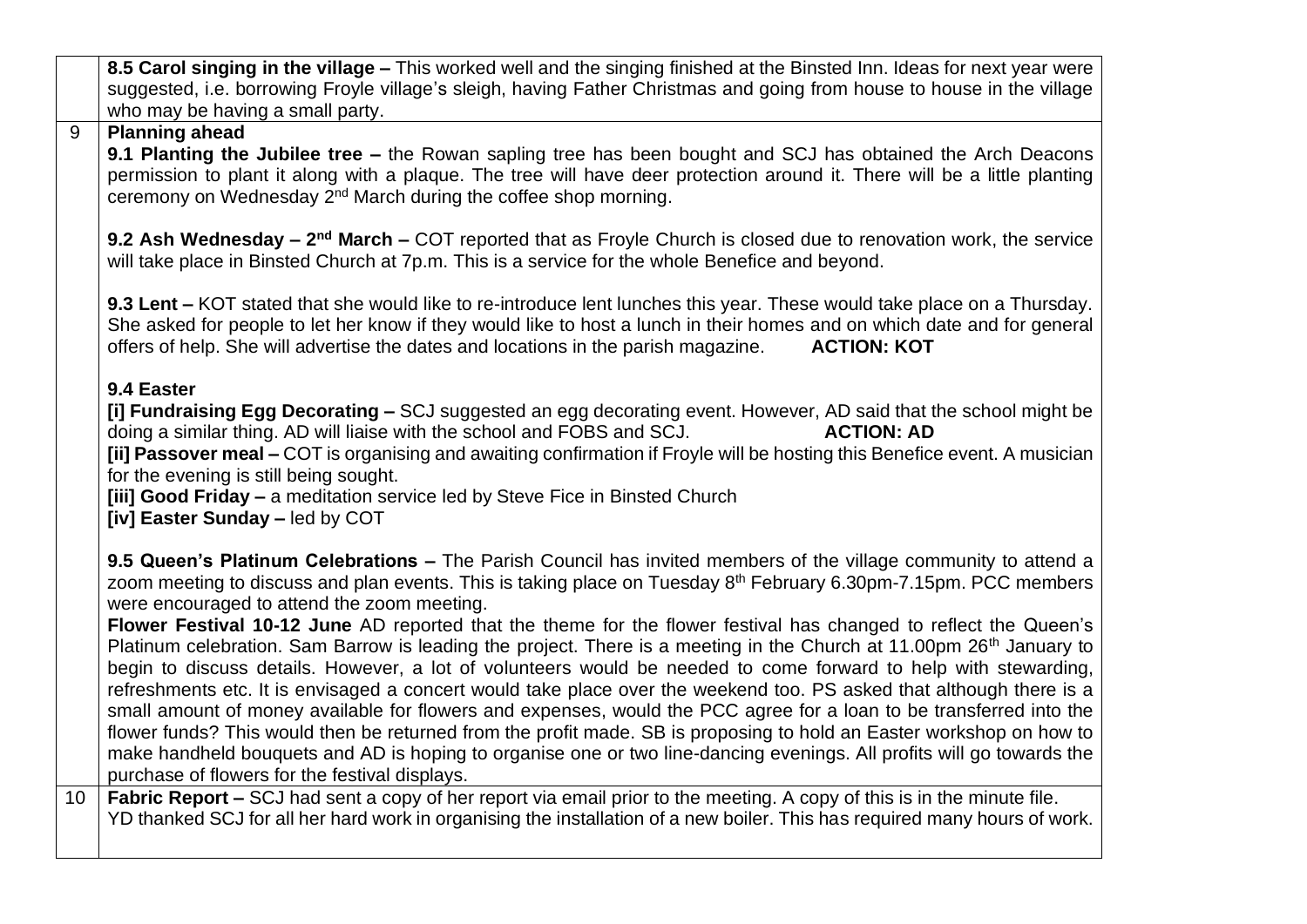Unfortunately, SCJ's report highlighted the issue of woodworm in the Church. There is evidence of it in the Westcote Chapel, and the main body of the Church. SCJ is going to seek professional advice and a quotation of the cost to treat the woodworm. Meanwhile there is a need to have a clear out in the Westcote Chapel and the Vestry. A working party was suggested for a Spring clean. This could be combined with a churchyard working party and SCJ suggested that the day could end with a social event. **ACTION: SCJ & KOT** 11. **Re-ordering Project Update –** the proposed date in December to meet with representatives from the Diocese [to discuss possible locations for new toilets] was cancelled due to an increase in Covid cases at that time. A new date has been arranged for 10<sup>th</sup> February, but this is now in doubt due to a funeral taking place on that day. However, a new time to meet on that day may still be possible. **ACTION: KOT**  $12$  AOB **12.1 Bishop's Commission for Mission [BCM] –** YD stated that it is a requirement for people who have volunteered to lead formal services to be authorised by the PCC and attend a course organised by the Archdeacon. The following people were requesting authorization, Cathie Weldon, Susan Bourne [pastoral care course] Nick Carter, Kathy Ogilvie Thompson [worship training]. Proposed SCJ Seconded AD. All agreed. **12.2 War Graves notice –** The PCC ratified the decision taken by email to allow the Commonwealth War Graves Commission to install the smaller of their two signs on the masonry of the gate pillar to the main entrance to the Churchyard. This was unanimously agreed. **ACTION SCJ: to reply to the Commonwealth War Graves Commission authorizing them to proceed with installing the sign. 12.3 Churchwarden –** KOT stated that she is not seeking re-election as Churchwarden at the next APCM in April. She has been Churchwarden for six years. YD thanked KOT for her excellent service over this time. He said that when the single parish is in existence only one Churchwarden from Binsted Church will be required, however, in the meantime **SCJ and LC will need another volunteer.** The vacant position will be advertised. ACTION: **12.4** YD stated that there is the possibility for the Benefice to purchase the mowers he has bought to mow the Vicarage grounds. It was discussed that the robot mower would be useful to mow the grass once Yann and his family have left the Vicarage, however there is also the possibility that James or volunteers might be able to do the work. **ACTION: Rectors Council to find out the cost of purchasing the robot and explore the other suggestions.** 13 **Dates and venues of next meeting in 2022 Extra joint PCC meeting - Thursday 26th January or Tuesday 1st February –** Section 11 meeting to ratify the Parish Profile and select representatives for the appointment panel **Joint PCC meeting – 14th February – 8pm in Bentley Church Hall –** the date will be changed due to it being Valentines day **ACTION: YD and admin team**